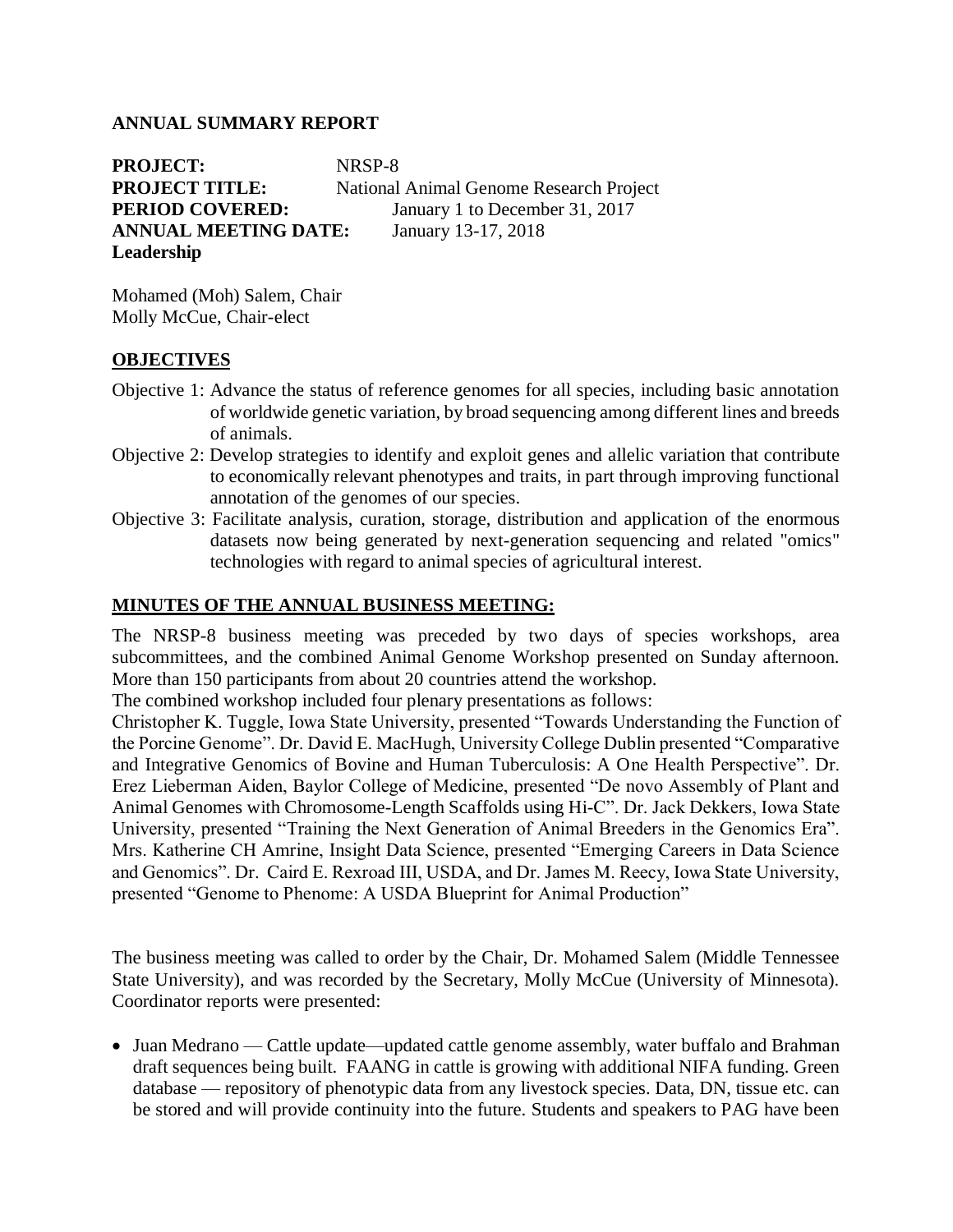supported by the coordinator funds. Brenda Murdock was the workshop organizer and put together a great program.

- Swine Chris Tuggle: 68 folks at the workshop. Coordinator funds used for speakers and students. New assembly and annotation of the new assembly. 5 station reports. 3 FAANG projects were funded by NIFA.
- Sheep/Goat Noelle Cockett and Steven White. Continued to run a join workshop with the cattle group. FAANG sheep happening. Looking at CNVs in both sheep and goat. Working on annotation in the sheep and goat genomes. Great international input for conference calls. Noelle added — hallmarks of the meeting is sharing results about identifying what additional resources are needed. She commented that a single year of FAANG funding would not be enough and that continued funding needs to happen. And she asked that other species should also do the same. She re-iterated that we need to rally our commodity groups and Noelle proposed that we use the letters and videos to carry forward for more support.
- Poultry Hans Chen poultry workshop coordinators have funded a mini-symposium on gene editing in birds and things look really promising. Gal 6.0 will be out shortly. Being annotated by NCBI.
- Ernie Bailey, Molly McCue and Sam Brooks Jessica Petersen and Stephen Coleman organized the workshop. 90 attendees on Saturday and 45 on Sunday. 18 station reports. EqCab 3at NCBI and is being annotated should be up in 2 weeks. Funded 20 students to attend the meeting. Annette McCoy is the next co-chair. Havemeyer Foundation meeting in Paloma Italy Sept.  $12-15$ <sup>th</sup>.
- Jim Reecy bioinformatics. Thanks to Zhiliang Hu for another year of great work at AnimalGenome.org. Dramatic increase in data hosting at animal genome.org, but also encouraging that open science be used since you also get a DOI citation index. Over the next year will be bringing a post-doc on board to help by training on the FAANG data analysis pipelines including hands on and hack-a-thon training. Carl Schmitz asked about fees for open science — Jim reported no fees.
- Steven Roberts aquaculture John Liu stepped down as a co-coordinator. Eric Patman stepped into that role. Added an industry supported poster session, new Eastern oyster genome. 50x affy SNP in salmon. FAANG for all salmonid genomes. Supported 6 seed projects.

USDA administrative reports:

- Eric Young lead admin advisor. Updated us on the new project proposal. Peer reviews were very positive and the writing committee is working on revisions from the peer review. Will go to the next stage of review this week. Then goes to the NRSP review committee to look for alignment of the various criteria. Final decision made in September at the national meeting of the Ag Experiment Station directors. After this week there will be a call to fill out appendix E to become an official member of the new project. Everyone has to renew with the new project. In the next couple months, the call for nominations for coordinators and/or co-coordinators. Process will be described in an email form Eric Young.
- Jerry Taylor asked why to coordinator decisions were made by the advisors and there was not a vote. Eric said there has not been reasons to vote in the past, except on rare occasions when the species community has been asked to vote.
- Mark Mirando Parag was headed to the airport, so Mark is giving the report. AFRI science coordinator and PO for reproduction. He is filling in for Lakshmi. 2017, 2018 and 2019 budgets.